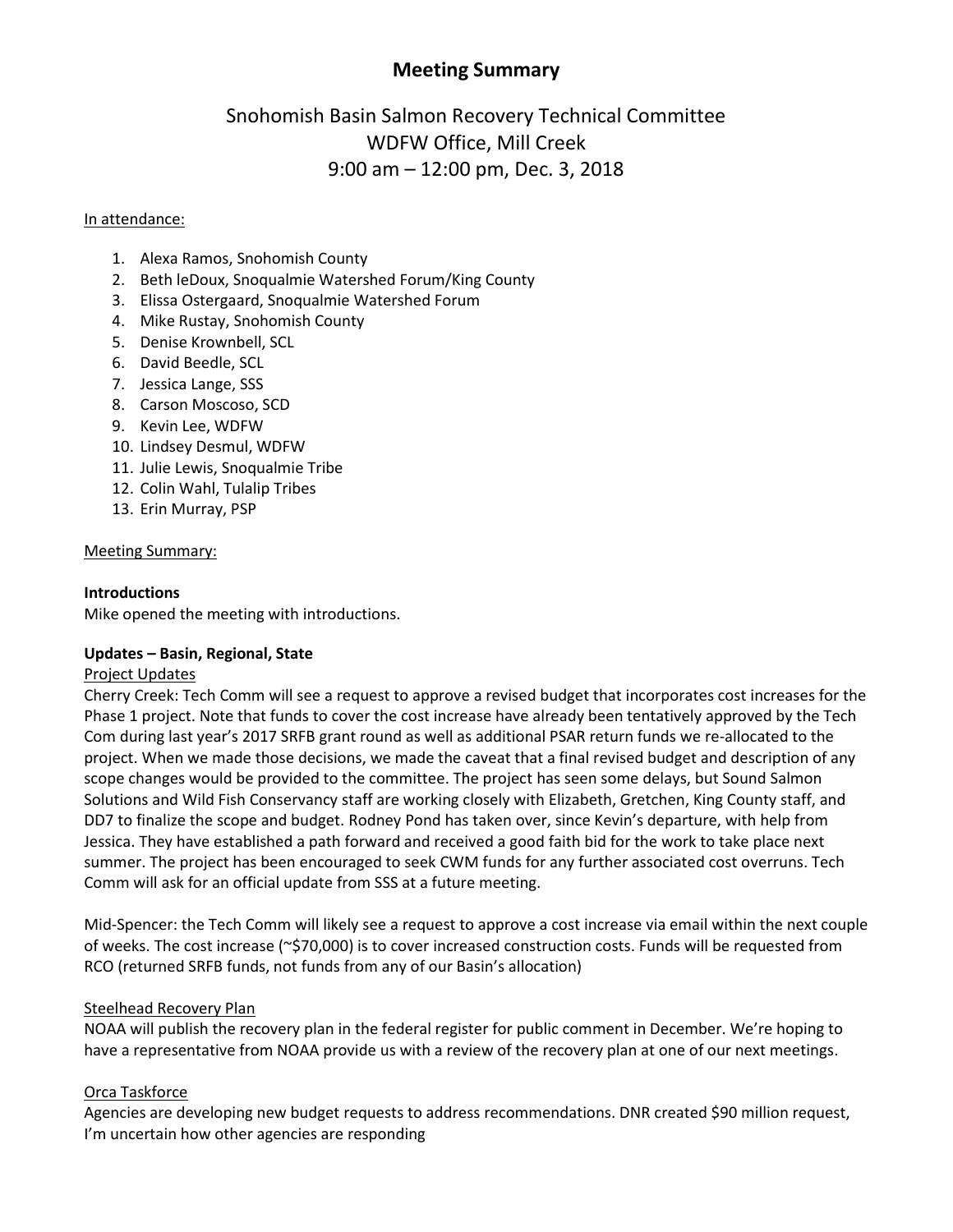#### Estuary Work Group (EWG)

We have a EWG meeting planned for Dec. 13<sup>th</sup> at the Tulalip Tribes office. Expect to hear more from Morgan later this week

### Snohomish Forum

We will focus on water quality during our Feb. 7<sup>th</sup> meeting. Sandi O'Neil and others will be presenting. Gretchen is curious if the Tech com wants to provide the Forum with any… recommendations for action? Information? Requests? Susan O'Neil, via some outside funding, is helping to strategize how we may highlight the water quality issues in our estuary.

Susan was scheduled to attend today's Tech Comm meeting, but was unable to. Since that sequencing got switched, the Tech Comm will likely not have recommendations to offer for the Forum meeting. Mike encouraged the Tech Comm members to attend the Forum meeting. He also noted that it might be more effective for the Forum to hear directly from Susan and Sandy first and then they can direct the Tech Comm's work on water quality from there. Elissa added that it could be a good idea to coordinate with King County; the Executive is focused on water quality issues and assessing the effluent of the treatment plant.

#### Blue Heron Slough

Jim Shannon with Hart Crowser/Port of Everett reported that project construction is planned for Summer 2019. The conversations on the consent decree are moving along.

#### Snoqualmie Update

There is \$170K in funding available for tree planting (Million Tree Project). The project proposals will be ranked through the Cooperative Watershed Management (CWM) process. There are no requirements related to buffer widths, but there will be on the type of tree (i.e. only *trees* are eligible; not shrubs, etc.). Only project planting costs will be eligible. CWM awards don't require match, but CWM money can be used as match for this funding.

The Snoqualmie Tribe and Wild Fish Conservancy have been conducting water typing to update map data. King County has to approve any water typing changes. The process for is vague for resolving disagreement on the typing.

# Blue Carbon Finance Feasibility

After the presentation at the last Tech Comm meeting there was a lot of interest from members in attending their next workshop. It will be held on January 29<sup>th</sup>. Mike and Beth will keep the Tech Comm updated as the effort moves forward.

#### **Riparian Buffer BAS Synthesis**

Beth leDoux with the Snoqualmie Forum presented on the FFF 2.0 effort to produce a report examining the issue of variable buffer widths. The buffer widths recommended in the 2005 salmon recovery plan are not the best for the small, unnamed streams that dominate the Snoqualmie Valley. If those widths were enforced, it would remove a significant amount of land from farm production.

The buffer taskforce focused their work on a literature review for low gradient floodplain areas. The three main factors that related to the functions of buffers for habitat improvement were identified as: temperature, large woody debris, and bank stabilization. So the research team pulled out that relevant information during the literature review. Beth provided an overview of the research process and findings.

Elissa commented on the concerns around these findings being used widely as an excuse to allow narrower buffers even though this research project was done specifically for the ag. District of Snoqualmie Valley.

Beth added than another function of this report is to demonstrate what we "get" in terms of ecosystem benefits returned for the voluntary participation of the farmers.